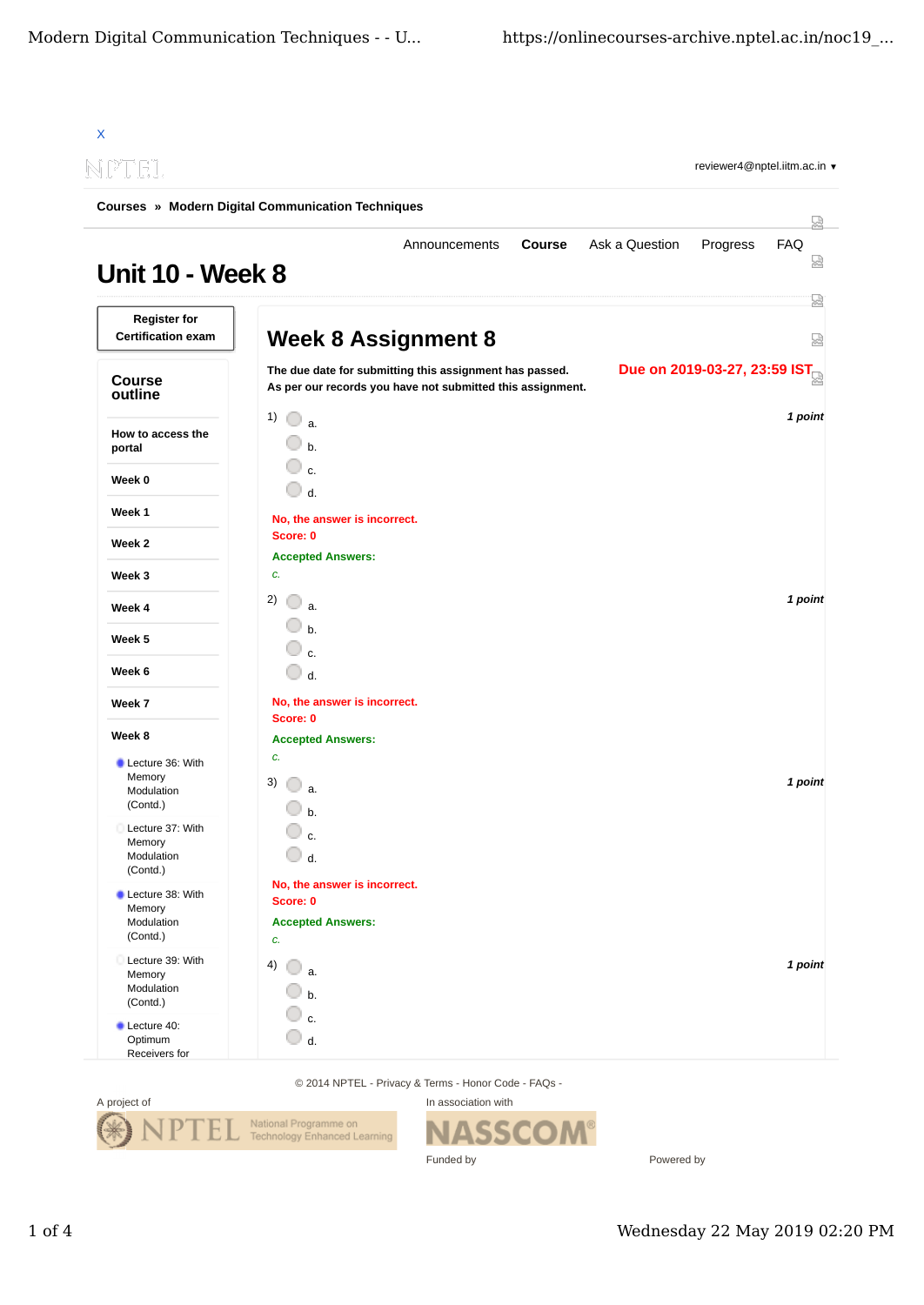| Week 9                        | If a signal $s(t) = a(t)\cos(2\pi f_c t) - b(t)\sin(2\pi f_c t)$ then for 64-PSK, what are the values of |         |
|-------------------------------|----------------------------------------------------------------------------------------------------------|---------|
| Week 10                       | Develo<br>and $b(t)$ (given that, $g(t)$ is the pulse shape used)?                                       |         |
| Week 11                       | a. $\cos\left(\frac{\pi}{2}(m-1)\right), \sin\left(\frac{\pi}{2}(m-1)\right)$                            |         |
| Week 12                       |                                                                                                          |         |
| <b>DOWNLOAD</b>               | b. $g(t)\cos\left(\frac{\pi}{16}(m-1)\right), g(t)\sin\left(\frac{\pi}{16}(m-1)\right)$                  | 딣       |
| <b>VIDEOS</b>                 | c. $g(t)\cos\left(\frac{\pi}{32}(m-1)\right), g(t)\sin\left(\frac{\pi}{32}(m-1)\right)$                  | 딣       |
| <b>Assignment</b><br>Solution | d. $\cos\left(\frac{\pi}{32}(m-1)\right), -\sin\left(\frac{\pi}{32}(m-1)\right)$                         |         |
|                               |                                                                                                          | ৣ       |
|                               | $\bigcirc$ a.                                                                                            | 얺       |
|                               | $\bigcirc$ b.<br>$\overline{\mathbb{O}}$ c.                                                              | 國       |
|                               | $\bigcirc$ d.                                                                                            |         |
|                               | No, the answer is incorrect.                                                                             |         |
|                               | Score: 0<br><b>Accepted Answers:</b>                                                                     |         |
|                               | c.                                                                                                       |         |
|                               | 6)<br>$\bigcirc$ a.<br>$\circledcirc$ b.                                                                 | 1 point |
|                               | $\overline{\mathbb{O}}$ c.                                                                               |         |
|                               | $\bigcirc$ d.                                                                                            |         |
|                               | No, the answer is incorrect.<br>Score: 0                                                                 |         |
|                               | <b>Accepted Answers:</b>                                                                                 |         |
|                               | b.<br>7)<br>$\Box$ a.                                                                                    | 1 point |
|                               | $\bigcirc$ b.                                                                                            |         |
|                               | ○ c.                                                                                                     |         |
|                               | $\bigcirc$ d.                                                                                            |         |
|                               | No, the answer is incorrect.<br>Score: 0                                                                 |         |
|                               | <b>Accepted Answers:</b><br>c.                                                                           |         |
|                               | 8) $\bigcirc$ a.                                                                                         | 1 point |
|                               | $\bigcirc$ b.                                                                                            |         |
|                               | $\bigcirc$ c.<br>$\bigcirc$ d.                                                                           |         |
|                               | No, the answer is incorrect.                                                                             |         |
|                               | Score: 0<br><b>Accepted Answers:</b>                                                                     |         |
|                               | b.                                                                                                       |         |
|                               | 9) $\bigcirc$ a                                                                                          | 1 point |
|                               | $\bigcirc$ b.<br>$\circ$ c.                                                                              |         |
|                               | $\bigcirc$ d.                                                                                            |         |
|                               |                                                                                                          |         |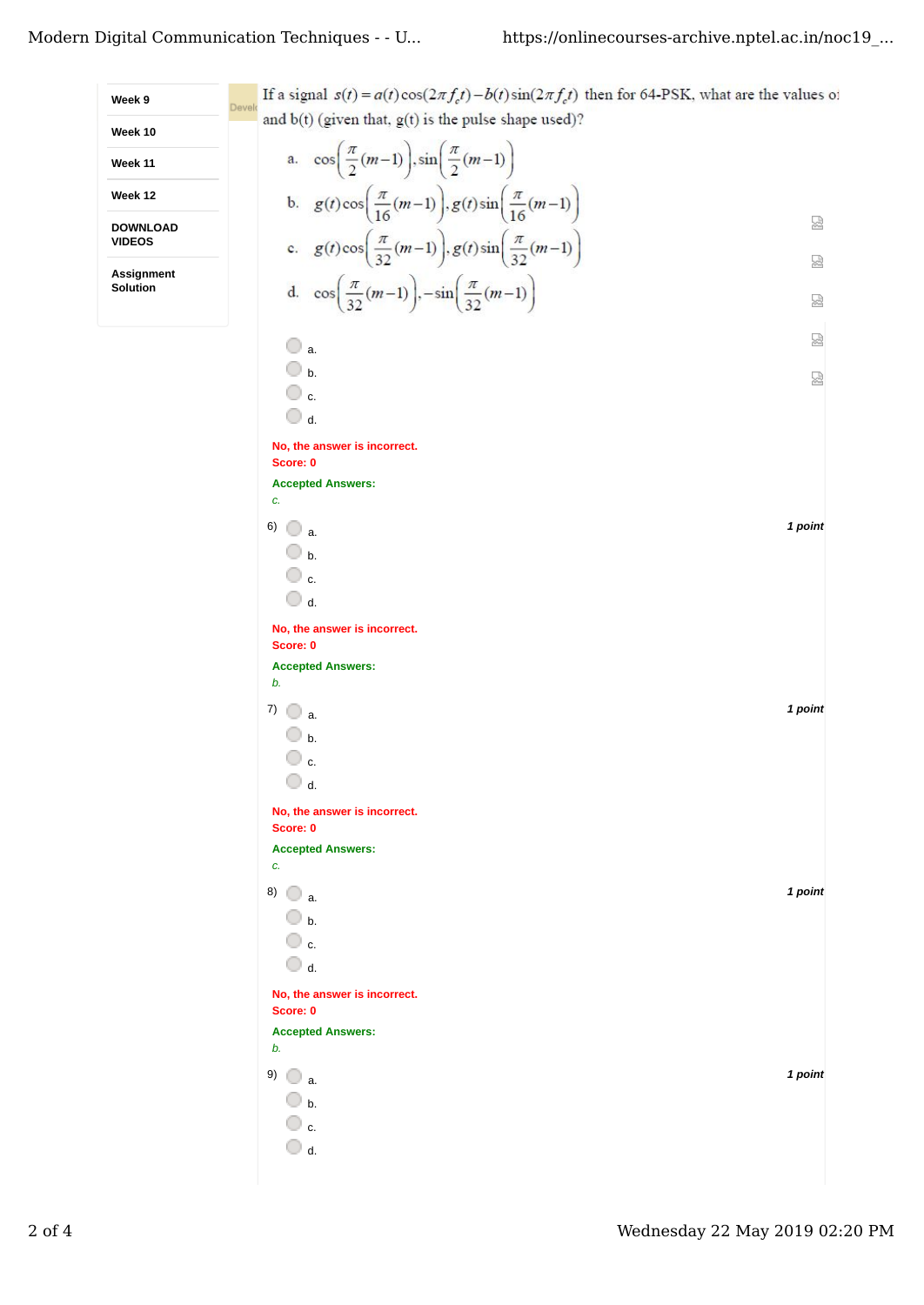| Score: 0                                 |              |
|------------------------------------------|--------------|
| <b>Accepted Answers:</b>                 |              |
| d.                                       |              |
| $10)$ a.                                 | 1 point      |
| $\overline{\mathbb{O}}$ b.               |              |
| $\overline{\mathbb{O}}$ c.               | ⊠            |
| $\bigcirc$ d.                            |              |
| No, the answer is incorrect.             | ⊠            |
| Score: 0                                 | 젏            |
| <b>Accepted Answers:</b><br>b.           |              |
| $11)$ $\bigcirc$ a.                      | 덣<br>1 point |
| $\Box$ b.                                | 딣            |
| $\overline{\mathbb{O}}$ c.               |              |
| $\bigcirc$ d.                            |              |
| No, the answer is incorrect.             |              |
| Score: 0                                 |              |
| <b>Accepted Answers:</b><br>C.           |              |
|                                          |              |
| $12)$ a.                                 | 1 point      |
| $\bigcirc$ b.                            |              |
| ○ c.<br>$\bigcirc$ d.                    |              |
|                                          |              |
| No, the answer is incorrect.<br>Score: 0 |              |
| <b>Accepted Answers:</b>                 |              |
| a.                                       |              |
| $13)$ a.                                 | 1 point      |
| $\mathsf{b}$ .                           |              |
| c.                                       |              |
| $\bigcirc$ d.                            |              |
| No, the answer is incorrect.             |              |
| Score: 0<br><b>Accepted Answers:</b>     |              |
| C.                                       |              |
| $14)$ a.                                 | 1 point      |
| $\overline{\mathbb{O}}$ b.               |              |
| $\overline{\mathbb{O}}$ c.               |              |
| $\bigcirc$ d.                            |              |
| No, the answer is incorrect.             |              |
|                                          |              |
| d.                                       |              |
| $15)$ a.                                 | 1 point      |
| $\Box$ b.                                |              |
| $\overline{\mathbb{O}}$ c.               |              |
| $\Box$ d.                                |              |
| Score: 0<br><b>Accepted Answers:</b>     |              |